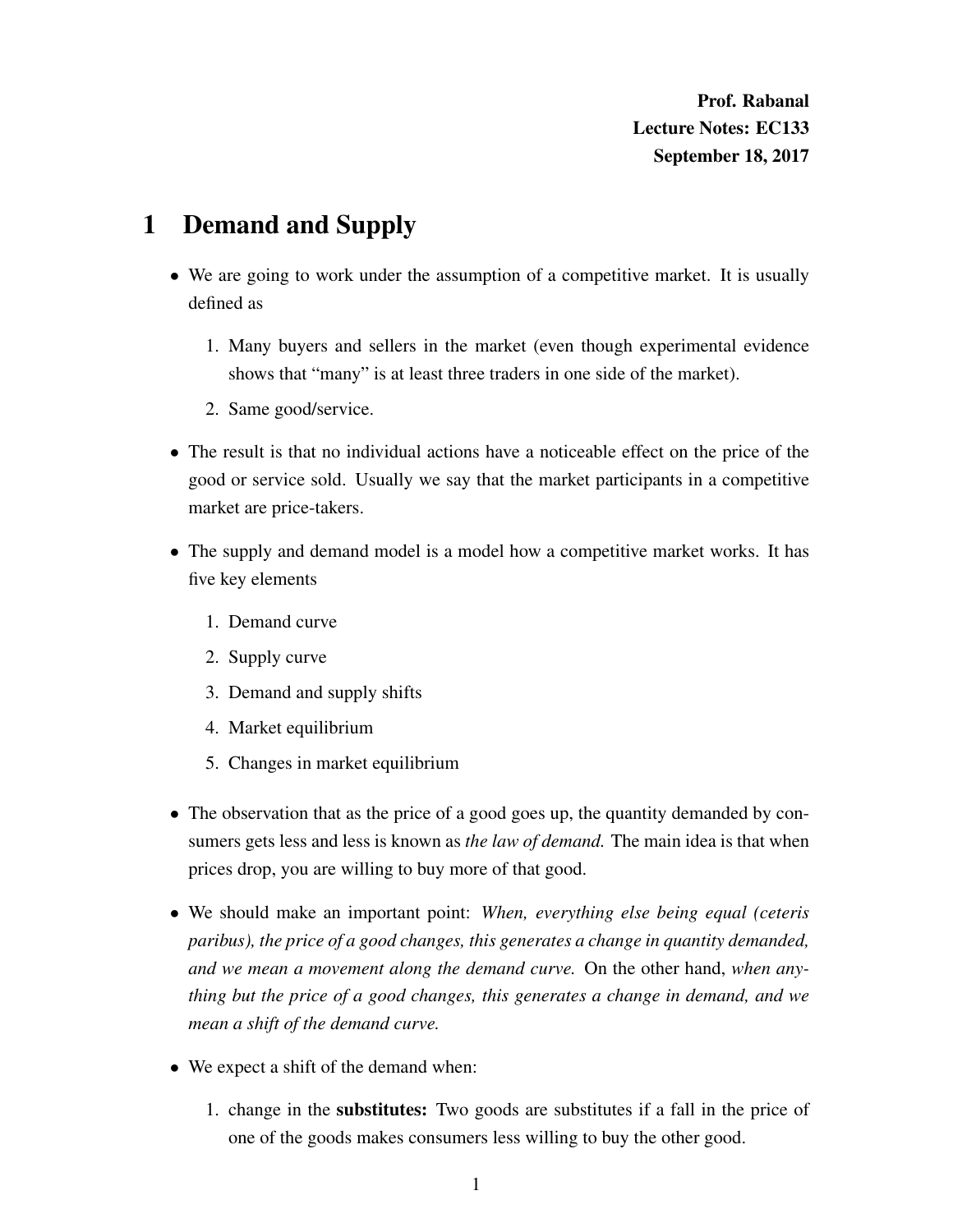

Figure 1: Demand curve

- 2. change in the Complements: Two goods are complements if a fall in the price of one good makes people more willing to buy the other good.
- 3. change in income. When a rise in income increases the demand for a good —the normal case— we say that the good is a normal good. When a rise in income decreases the demand for a good, it is an inferior good.
- 4. Change in Tastes.
- 5. Changes in Expectations.
- 6. Changes in the number of consumers.
- Supply is related to the production and the technology available to produce goods.
- The supply curve is upward sloping since the costs of production of every additional unit increases. We will say that the marginal cost is increasing.
- What causes a supply curve to shift?
	- 1. Change in input prices. An input is a good that is used to produce other good
	- 2. Changes in the prices of related goods and services
	- 3. Changes in technology
	- 4. Changes in expectations
	- 5. Changes in the number of producers
- Equilibrium in a competitive market: when the quantity demanded of a good equals the quantity supplied of that good.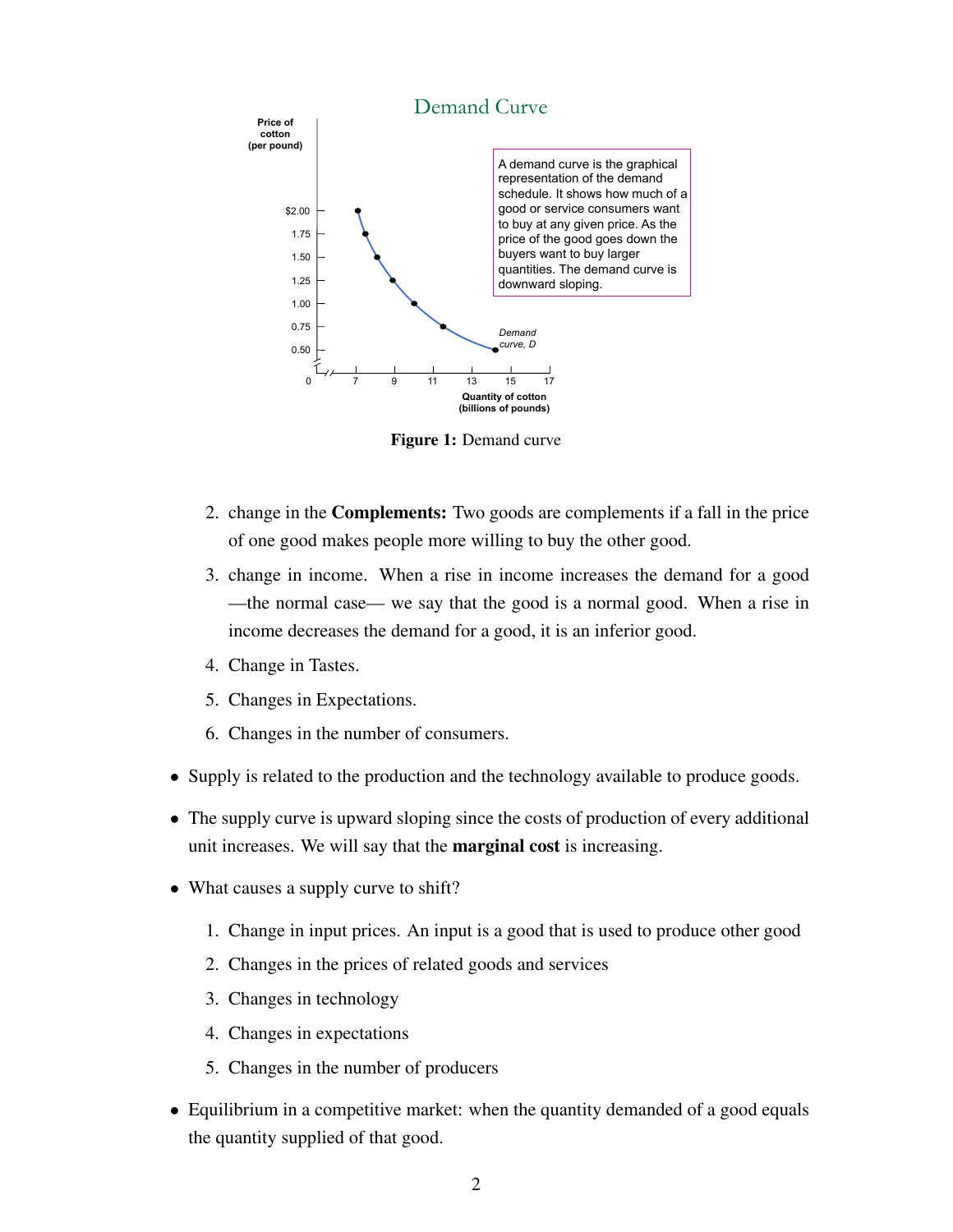

Figure 2: Supply curve

• The price at which this takes place is the *equilibrium price* or market-clearing price. We usually denote as  $p^*$ .



## A picture of the market in equilibrium

Figure 3: Demand and Supply

- Anytime that price is not an equilibrium, we will say that there is an excess of supply  $(p > p^*)$  or an excess of demand  $(p < p^*)$
- Shifts in demand and supply:
	- 1. The change in tastes means we demand more of the good for each price so the whole demand curve moves to the right. At the same time notice that we move along the supply curve. The equilibrium price and quantity increases.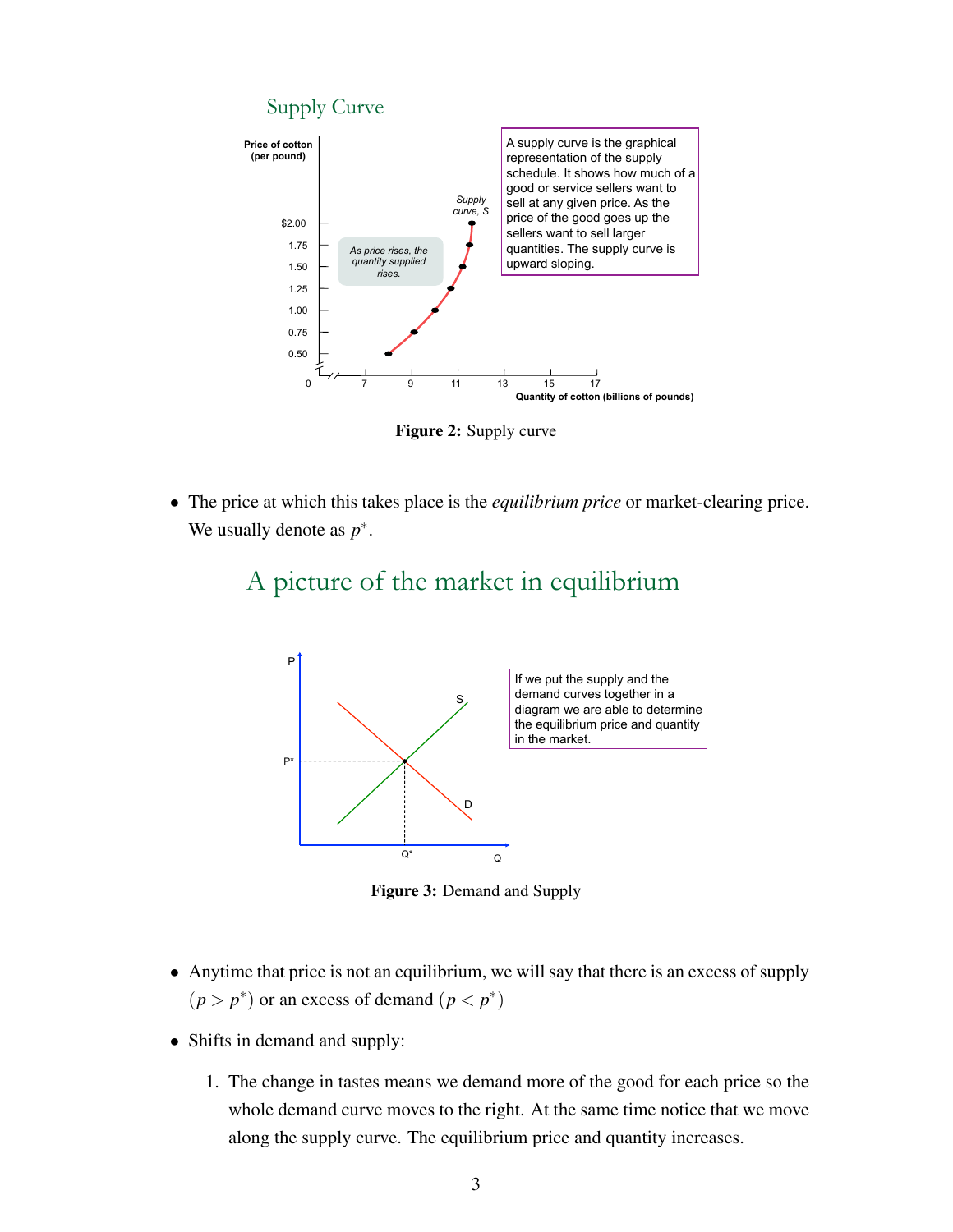## Excess supply (surplus)



Figure 4: Excess of Supply

2. If the technology for producing the good improves, the producers can produce more goods with the same amount of effort. This means the producers can supply more of the good for each price so the whole supply curve moves to the right. At the same time notice that we move along the demand curve. The equilibrium price decreases while quantity increases.